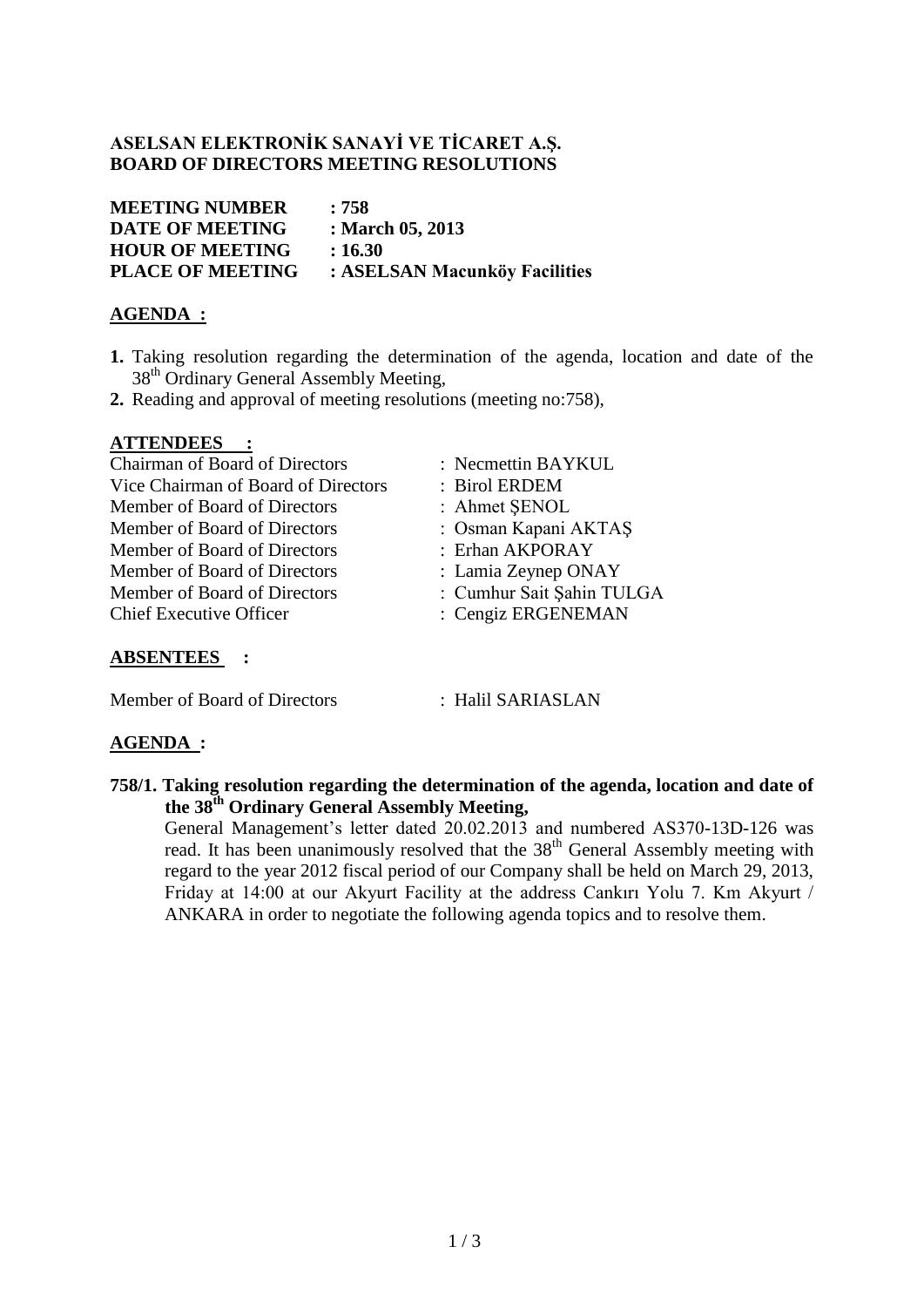# **ASELSAN ELEKTRONİK SANAYİ VE TİCARET A.Ş. AGENDA OF 38TH ANNUAL ORDINARY GENERAL ASSEMBLY MEETING**

1) Opening, stand in silence and forming of the Meeting Chairmanship.

2) Approval of the assignments for the substitution of the Board of Directors membership positions which became vacant in 2012, as per paragraph 1 of article 363 of the Turkish Commercial Code.

3) Reading and Negotiating the year 2012 Activity Report Prepared by the Board of Directors.

4) Reading and Negotiating the Audit Report.

5) Reading the Independent External Audit Company Report.

6) Reading and Negotiating the Financial Statements and their Approval.

7) Resolution regarding the respective acquittals of the Board of Directors and Audit Committee members due to their activities and accounts of the year 2012.

8) Resolution regarding the profit distribution with respect to the year 2012.

9) Election of the Board of Directors Members and the Independent Board of Directors Members whose terms of duty have expired.

10) Determination of the remuneration of the members of the Board of Directors.

11) Approval of the Independent External Audit Company chosen by the Board of Directors as per the legislation of the Capital Markets Board.

12) Resolution to be taken in article 6 of the Articles of Association in scope of increasing the Upper Limit of the Registered Capital and in articles 1, 3, 4, 5, 9, 11, 12, 13, 14, 15, 16,17, 18, 19, 21, 23, 24, 25, 26, 27, 28, 29, 30, 31, 32, 33, 34, 35, 36, and 37 in scope of bringing it in conformity with the Turkish Commercial Code numbered 6102 and Capital Market Law numbered 6362.

13) Information regarding the donations in 2012 and the guarantees, pledges and liens granted in favor of third parties and the revenues or benefits acquired.

14) Approval of the "Donation and Aid Policy" prepared as per the regulations of the Capital Markets Board and resolutions with respect to the upper limit of the donation and aid which shall be grant in 2013.

15) Providing information regarding the report which comprises the conditions of the transactions with Roketsan Roket Sanayii ve Ticaret A.S. and its comparison with the market conditions in prepared 2012 as per the regulations of the Capital Markets Board.

16) Negotiation and approval of the "Internal Directive Regarding the Working Methods and Principles of the General Assembly of ASELSAN Elektronik Sanayi ve Ticaret A.S.".

17) Providing information regarding the "Profit Distribution Policy" as per the regulations of the Capital Markets Board.

18) Providing information regarding the competition and transactions of the shareholders dominant with respect to management, of the board of directors members, of the senior managers and of their spouses and relatives up to the second level which in a manner could cause conflict of interest with the company and its subsidiaries.

19) Wishes and requests.